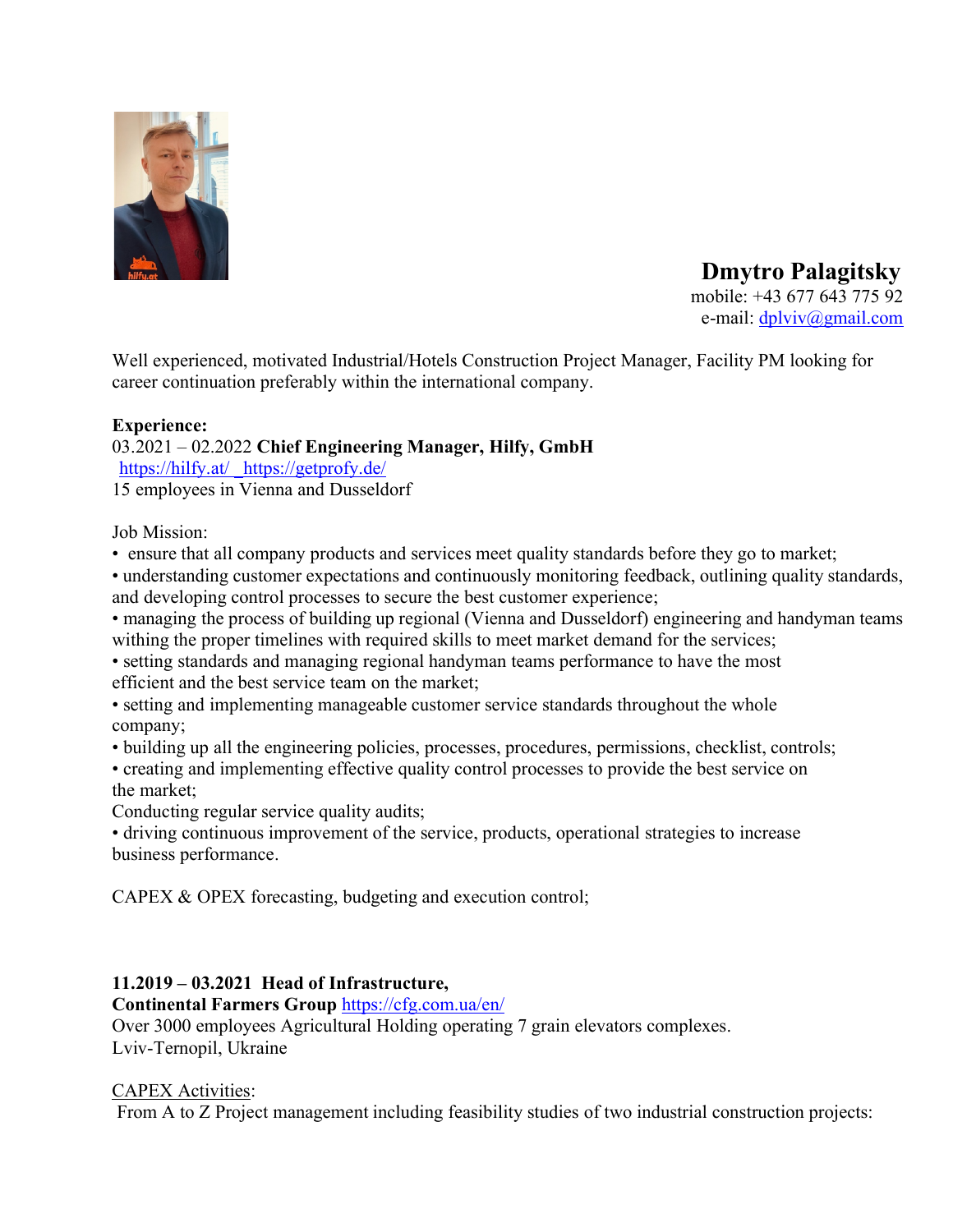- 0.65 M Euro Railway to Lorry Trucks Grain Loading point, capacity 400 tonnes per hour.

- 3.5 M Euro Potato/Onions Storage with cooling equipment and ventilated floor.

OPEX Activities: 1.7 M Euro per annum:

- lead the team of 23 employees (7 under direct supervision: Head MEP Engineer, EHS Officer, Quantity surveyor, Facility manager, and Site managers)

- carry out planning, organization, and control of all construction and repair works of 17 infrastructure objects simultaneously;

- obtain quotes, initiates tenders, from vendors and suppliers, negotiate contracts

- commissioning of completed works;

- plan and monitor budget execution, control costs and payments;

- ensure works delivery schedules, quantity and quality criteria are met;

- coordinate the management of resources, services, and processes to meet the needs of the Company;

- oversee facility refurbishment and renovations;

- generate and present regular reports and reviews to the Administrative Director of construction-related budgets, finances, contracts, expenditures, and purchases

# **02.2019 - 11.2019 Alliance Group, (Batumi, Georgia)**

**4 stars hotel franchised by "Courtyard by Marriott",** https://alliancegroup.ge/en/project/2/Alliance-Palace/Project-Description/

The 41-story multifunctional complex Alliance Palace - Courtyard by Marriott hotel

- turn key hotel construction project including Public spaces (Restaurants, Pool & Spa Area), "Back of House" and 150-rooms

- level 10 through 41 occupied by premium-class apartments, part of level 1 by Casino, and build by subcontractors construction companies with close coordination with the hotel construction management team;

- the total investment value of the project - \$45 million.

# *Project Manager*

- leading the team of 14 employees (7 under direct supervision: Head of Engineering, H&S Officer, Head Architect, BOQ specialist, and Site managers)

- coordinating work of all involved construction subcontractors according to the approved design created by www.contura-plandesign.de and "Marriott standards book 2018";

- successful execution and commissioning of three "mock-up" rooms;

- establishing a works time schedule (Gantt charts) and following them within the budget;

**-** coordinating site safety inspections and works quality control according to LEED standards requirements;

- making sure that Apartments and Casino are built according to Marriott engineering requirements as parts of one building;

**-** weekly reporting to the Board of Directors.

### **01.2016 – 02.2019 Projects manager (Self-employed entrepreneur), Lviv, Ukraine** *Assets management and restoration of office premises of clients (mainly B+ class offices for IT companies)*

- creating building reconstruction projects, schedules, and budgets;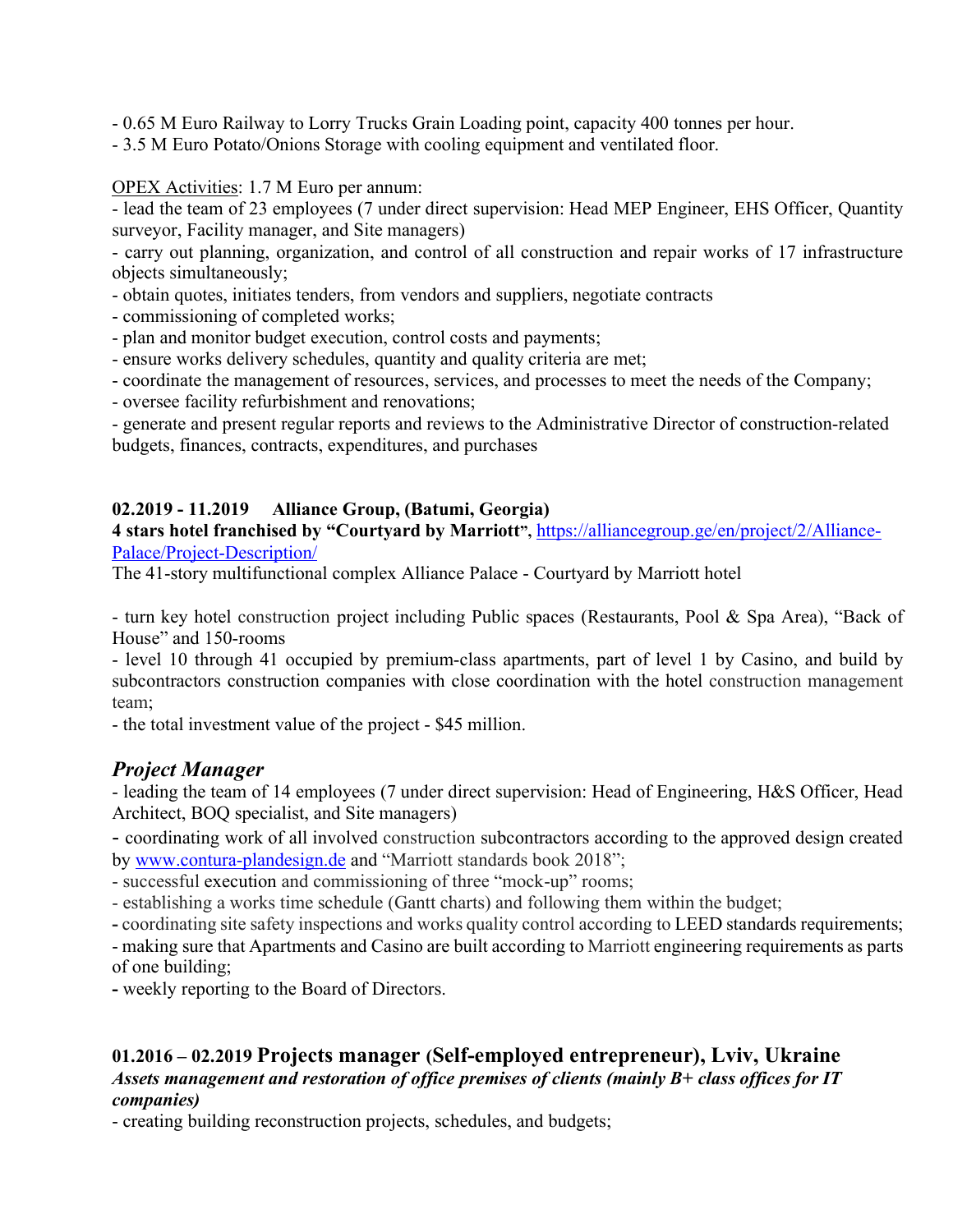- coordinating right sequence of subcontractors works, involved in repair and restoration;

- offices relocation and settle down of new infrastructure for IT companies of 160-250 employees: server rooms, uninterruptible building power supply, chiller, furniture, card access, fire alarm, 24/7 security system and car/bicycles parking set up and daily maintenance;

- planning and managing facilities customers' needs like healthcare and sport activities;

### **07.2011 – 01.2016 Lohika-LTD, (Lviv, Ukraine) http://www.lohika.com.ua Outsourcing IT company** *Administrative and Facility Project Manager*

### *1) Project planning and management*

**-** evaluation of existing facilities (2960 sq. m.) and creating reconstruction project:

- planning and budgeting of existing office renovation expenses;

- investigating, analysis of availability and suitability of commercial real estate developments and selecting appropriate relocation options;

- organization of internal tender for the best allocation of existing office renovation project vs moving into prepared up to the high-standard new office location;

### *2) Office relocation project*

- designing new office space (2850 sq. m.) and creating drawings of 3-floors building layouts in agreement with state construction standards and top IT management requirements;

-administrating new location renovation process, coordinating subcontractors' construction works;

- budgeting, organizing and successful executing of 245 people office moving process;

**-** settle down of new premises: furniture, construction materials and equipment procurement,

tendering/contracting of new office suppliers, card access, security system and parking (cars & bicycles); - ensuring that the building meets health and safety requirements

### *3) New office operations*

- creating monthly and yearly office premises budgets according to the requirements of all departments;

- procurement and contracts management;
- space management according to teams' development;

- utilities, security and cleaning management, supervision of furniture maintaining and renovation works;

- emergency and evacuation planning, creating guidelines for evacuation

### **10.2010 – 07.2011 Interiors International, Kyiv, Ukraine (former Ayala International LLC) http://www.interiors.com.ua**

https://dnister-hotel.phnr.com/en/rooms/list

Design of interior and complete performance of all internal works of hotel

### **4 stars Hotel "Dnister", Lviv (Ukraine)**

### *Project Manager*

(14 people in submission)

- participation in the tender process by completion one room as a model;

- planning work schedules for various construction tasks, using MS Project for another 73 rooms;

- budget control and on a daily basis control over the project planning and scheduling in line with overall objectives;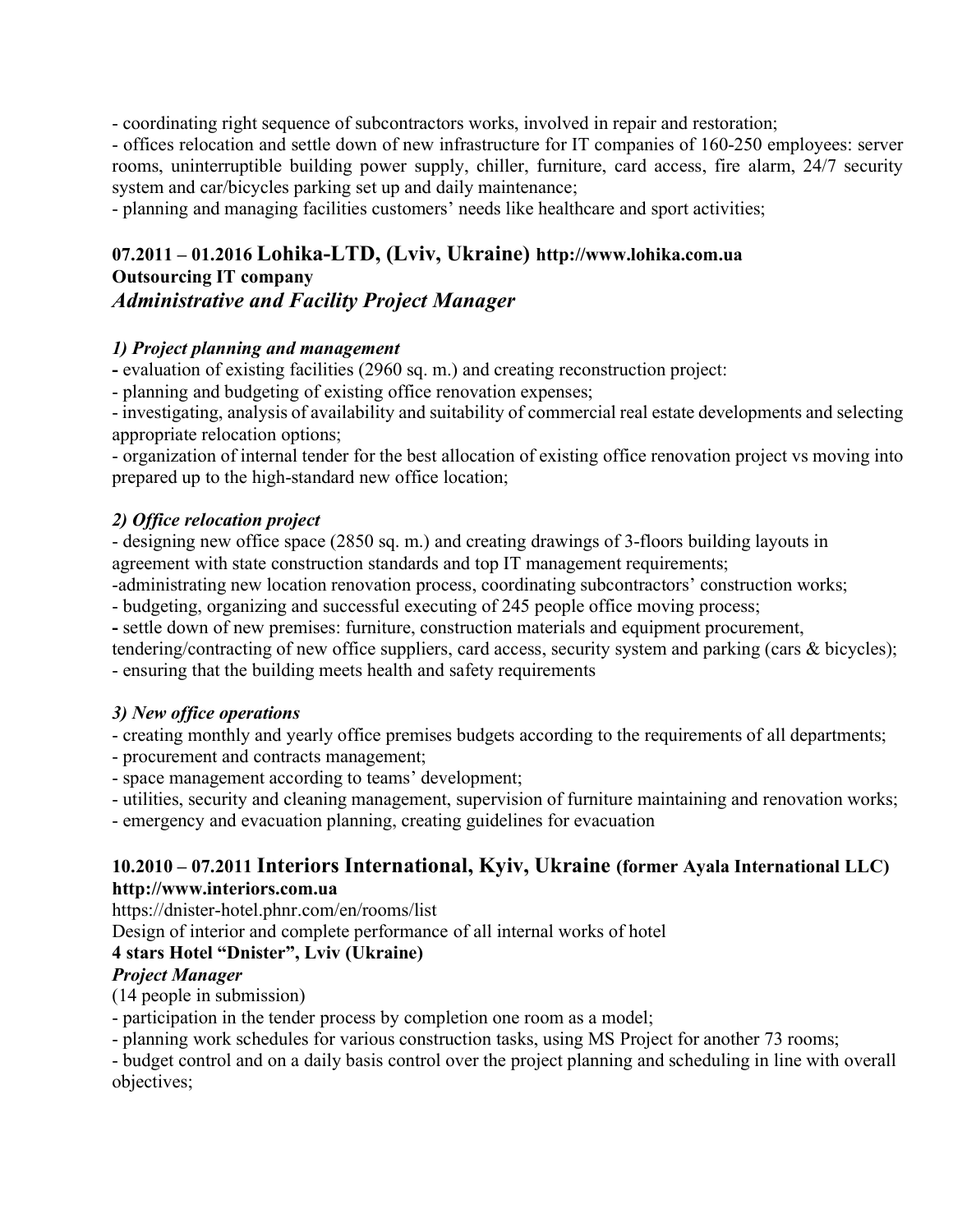- coordination of supplies of materials and machinery and making sure they are providing services within the quality, time, and price according to the contractual documents.

- cooperation with transport companies, customs;
- liaise with hotel's operations management to minimize disruption to existing operations;
- quality rating and acceptance of stages of the executed works, including final commissioning

### **05.2008 – 10.2010 Lafarge Ukraine** (**OJSC "Mikolaivcement"), Mykolaiv, Lviv region, Ukraine**

French manufacturer of cement, construction aggregates, concrete, and gypsum in 78 countries

### *Roads, Rail, Buildings, Utilities and Earthworks Project Manager*

### **phase 1** *(building project office for 80 people on greenfield - 1050 sq. m.)*

- coordinating the whole tender process and negotiations, contracting with "СONTAINEX Handels GmbH";

- conducting Pre-mobilization inspection on Contractors/Sub Contractors' Personnel/Equipment's;

- preparing cost breakouts and budget reports for the approval process;

- planning and expediting the cost, time, scope, and quality of building works to ensure that the team is making satisfactory progress to the project goals;

- organizing commissioning, ensure that all deficiencies have been corrected

#### **phase 2** *("New plant" preparation works)*

- supervision of "New plant" geological and topography survey;

- finalizing the basic design of site preparation and leveling, rail and automobile road connection to construction permit status and pre-qualification tendering of "New plant" with the design company;

- preparation weekly & monthly reports for GM on the construction of project office

### **06.2002 - 12.2007 Ayala International LLC, Kyiv**

Projects: Design of interior and complete performance of all internal works of the hotel "Raddison Blu Resort" (Alushta, Crimea) and hotel "Donbass Palace" (Donetsk)

### **07.2005- 12.2007 4 star Hotel "Raddison Blu Resort", Alushta, Crimea**

http://www.radissonblu.com/resort-alushta **Site manager of general contractor**

(23 people in submission)

### **06.2002 - 07.2005 5 star Hotel "Donbass Palace", Donetsk**

#### www.donbasspalace.com

**Site Manager of general contractor**

(15 people in submission)

- object surveying, developing design ideas, CAD design;

- planning work schedules for construction tasks, using project management software;

- control on a daily basis the project planning and scheduling in line with overall objectives;

- planning of timely delivery of materials and the equipment on-site and providing space for their unloading and warehousing;

- cooperation with transport companies, customs, warehouse organizations;

- logistic operations of acceptance, unloading, and delivery of cargoes

- keep records of staff and materials, monitoring progress, costs, and quality of executed works;